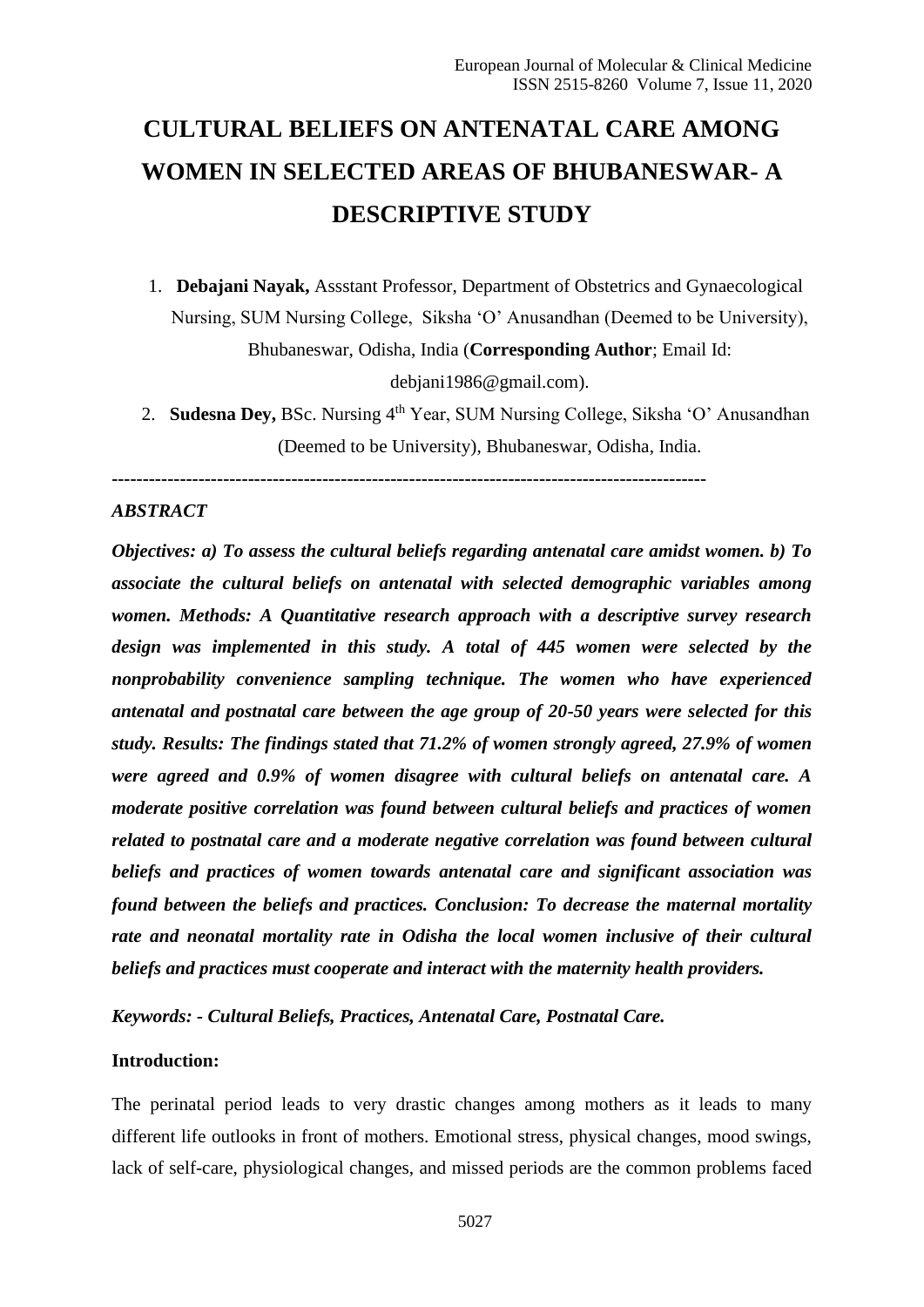by all pregnant women. Mostly Cultural beliefs, improper religious practices, and many Indian norms may affect the health status of all perinatal women. (3)

Cultural misinterpretation, lack of impressionability among health care providers may lead to a break-in information channel within women, and the caregiver. Antenatal care services allow the health care providers to set up a contact for perinatal mothers to identify the major and minor risk factors and give a potential and concern to their health. <sup>(3)</sup>

Every individual has its own traditional beliefs, culture, norms, and practices related to pregnancy and health care which directly or indirectly may either protect or harm the health of mothers and fetuses. (4)

In our India, sometimes the cultural beliefs, certain norms, tradition, and religious activity exist which eventually provide a good outcome for the period of pregnancy. The women in our country believe that they have low or no power over the effect of pregnancy<sup>(5)</sup>. Safe motherhood and infant health can be achieved by having proper antenatal check-ups, safe institutional deliveries, proper newborn care, and postpartum visits. If this criterion is met, millennium development goals to reduce maternal and child mortality ratio can be achieved. (2)

The main aim of the investigator to conduct this study is to find out the benefits and flaws of the cultural beliefs of the women throughout the antenatal period. The study would help the health care providers to set some guidelines for pregnant women through the knowledge gained and by keeping in mind their cultural beliefs. (8)

## **Problem statement**

Assess the cultural beliefs on antenatal care among women in selected areas of Bhubaneswar, Odisha.

## **Objectives**

- 1. To assess the cultural beliefs regarding antenatal care amidst women.
- 2. To associate the cultural beliefs on antenatal care with selected demographic variables among women.

# **Methods:**

A descriptive survey method was used as a research approach for conducting this study. It was conducted in Bharatpur, Bhubaneswar, Odisha. A total of 445 women by non-probability convenience sampling were selected as sample for this study having experience of antenatal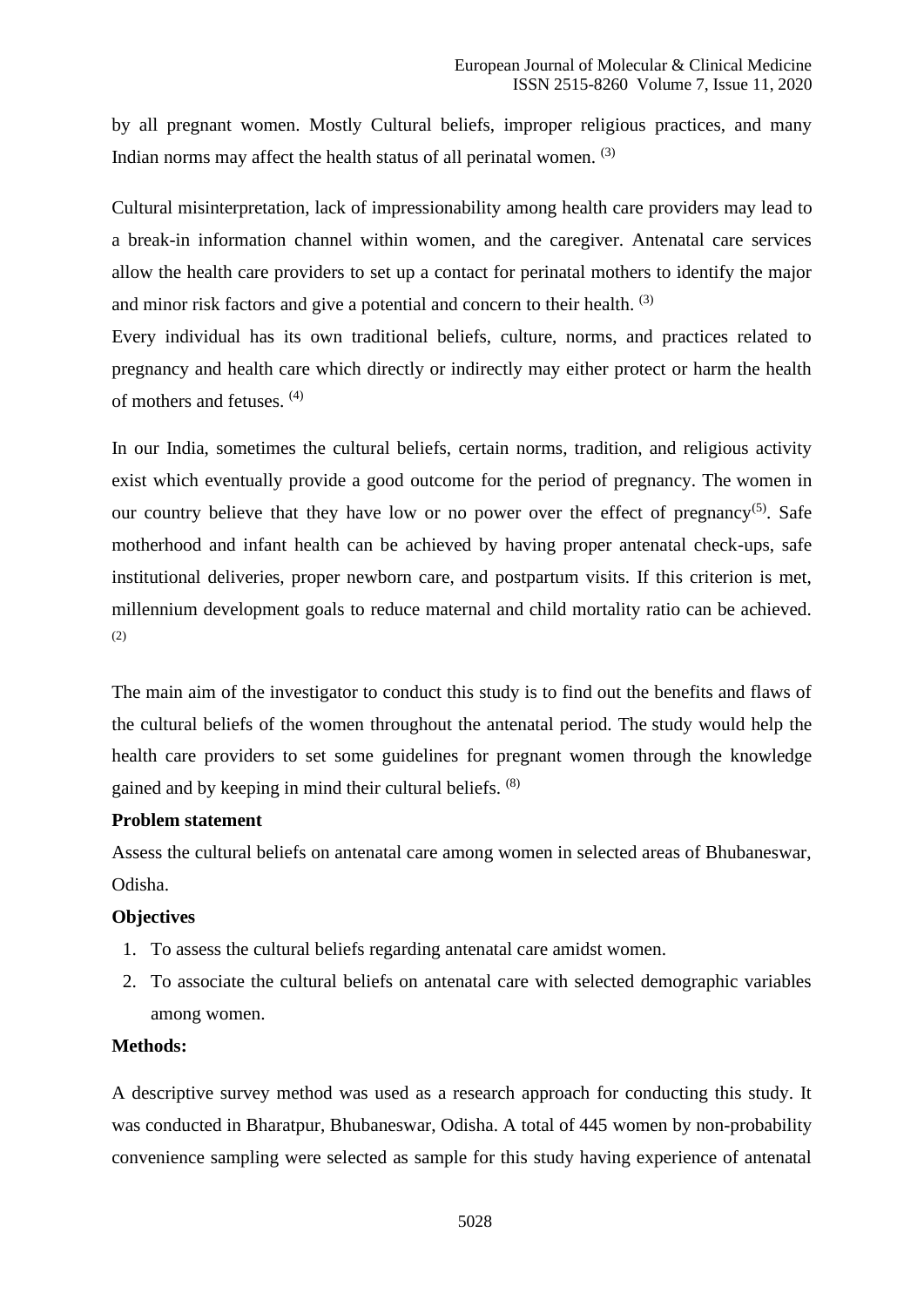care. The research variable selected for the study was cultural beliefs among women regarding antenatal. The co-variables were Age, Marital status, Religion, Education, profession, antenatal care experience, etc. The inclusion criteria selected for the study were, Experience about antenatal and postnatal care, Age group of 20-50 years, those were willing to participate and present during the period of study, and can understand Odia/Hindi. Further, the exclusion criteria taken were Women who are physically and mentally ill, women who are not willing to participate. To collect the data, the self-structured interview

The questioner was developed. The tool consisted of three sections. The section one having 10 question which deals with demographic variables of women like; age, marital status, years of marriage, Religion, Educational, profession, economic status, family type, Residential area, any complication during Antenatal period.

Similarly, section B was a self-structure Rating scale on cultural beliefs regarding antenatal care of women on the dietary pattern, restriction of spiritual activities, lifestyle, personal hygiene, use of medicinal herbs during pregnancy behavior, and other cultural beliefs during antenatal care. The first section consists of 30 questions based on cultural beliefs regarding antenatal care. The tool covering different aspects, Dietary pattern, Lifestyle, Spiritual activities, Evil beliefs, Others beliefs related to antennal care.

To evaluate the questions about the cultural beliefs on antenatal care, the scoring was form 1, 2, and 3. Each question 1 indicates disagree, 2 indicates agree, and 3 indicates strongly agree. Therefore, based on scoring  $\left[ \{ (1-15) - \text{Disagree}, (16-30) - \text{Agree} \text{ and } (31-45) - \text{Strongly} \right]$ agree}]

Validity of self –structured interview schedule for demographic data tool, self-structured rating scale tool, and self-structured checklist tool were established by consultation with 7 experts. The experts were selected from the department of obstetrics and gynecological, clinical psychologist, sociologist, and the nursing profession in obstetrics and gynecological specialization for validation of content. The content and language clarity were checked by Odia and English language experts. They were implored to give back their conception on correctness, adequacy, and relevance of the items and as per their suggestions the researcher modified tool. After determining the validity of the tool, the final tool was prepared and the reliability of the tool was calculated. The reliability of the self-structured rating scale to assess antenatal and postnatal care tools is a) 0.97, b) 0.97, and a self-structured checklist to assess antenatal and postnatal care is a)0.90, b)0.90 was measured by Cronbach's alpha formula. Hence the tools were considered to be reliable for this topic.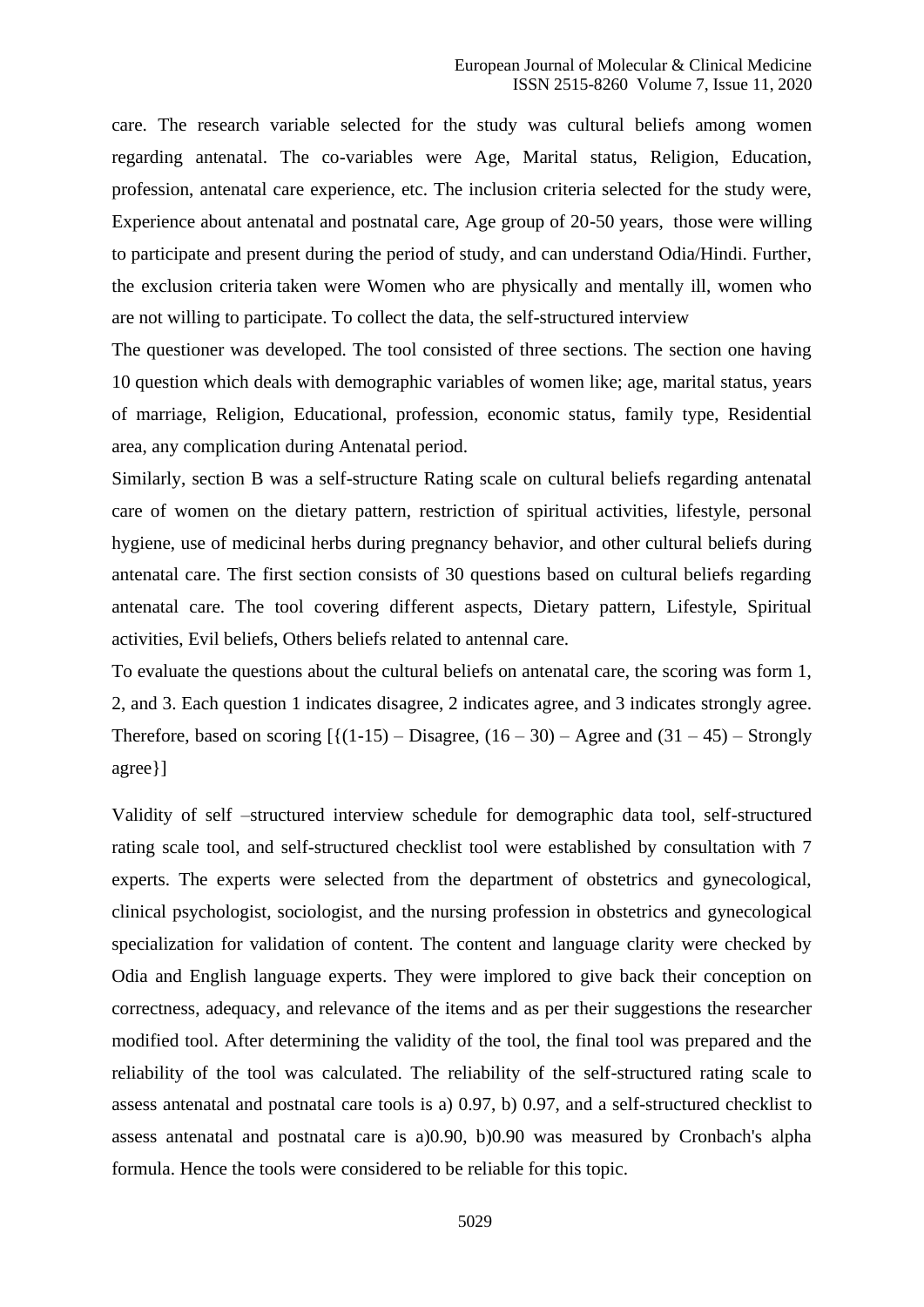Data collection was done from 9<sup>th</sup> September 2019 till 30<sup>th</sup> October at Shampur and Malipada, Bhubaneswar, Odisha. The investigator was first familiarized with the women and explained the reason for the study. They assured that their response was retained confidential and used only for the research study. The authorized permission was obtained from the concerned authority before data collection. Written informed consent was taken from the participants in the Odia language. The participants were selected according to their willingness and for collection of data, written informed consent was obtained, ensuring that the document is confidential and they have the freedom to withdraw from the study at any time. The researchers introduced the participants and explained the purpose and process of research. Data were collected from experienced women who were organized in a master sheet. The analysis was done with descriptive and inferential statistics.

#### **Result:**

The demographic character of the sample shows 37% of women belonged to the age group of 41 – 50 years, 37.8% of respondents were 31 to 40 years of age and 25.2% of respondents were in the age group of 20 to 30 years. Further, the marital status shows that 99.6% of women were married and very less 0.45% of women were unmarried. that 36.2% of women married for the last  $11 - 15$  years, 34.4% women married for the last  $\geq 16$  years, 18.2% women married for the last  $\leq 5$  years, and 11.2% of women married for the last  $6 - 10$  years. 96.9% of people were Hindu, 0.9% of people were Muslim, 1.3% of people were Christian and 0.9% of people were other religions.

As regards to education status of the samples, 51.2% of the women have undergone Matric or below, 39.1% of respondents had higher secondary education, 8.1% women completed graduation level, and only 1.6% completed post-graduation level of education. The occupation of the samples shows that 82% of women were housewives, 12.6% of women were service holders, 4.0% of respondents were daily labor, and only 1.3% of women were other occupations. The economic status of the women also tells, 68.8% of respondents had monthly family income Rupees 10,001 – 15,000, 24.3% respondent's had between Rupees  $5,000 - 10,000$  and only 7% respondent's had monthly family income Rupees  $\geq 20,001$ .

The residency of samples shows, 85% of people live in an urban area and 15% of people live in rural areas. 84.3% of women not having any problem arises antenatal period whereas 15.7% of women having problems arise during the antenatal period.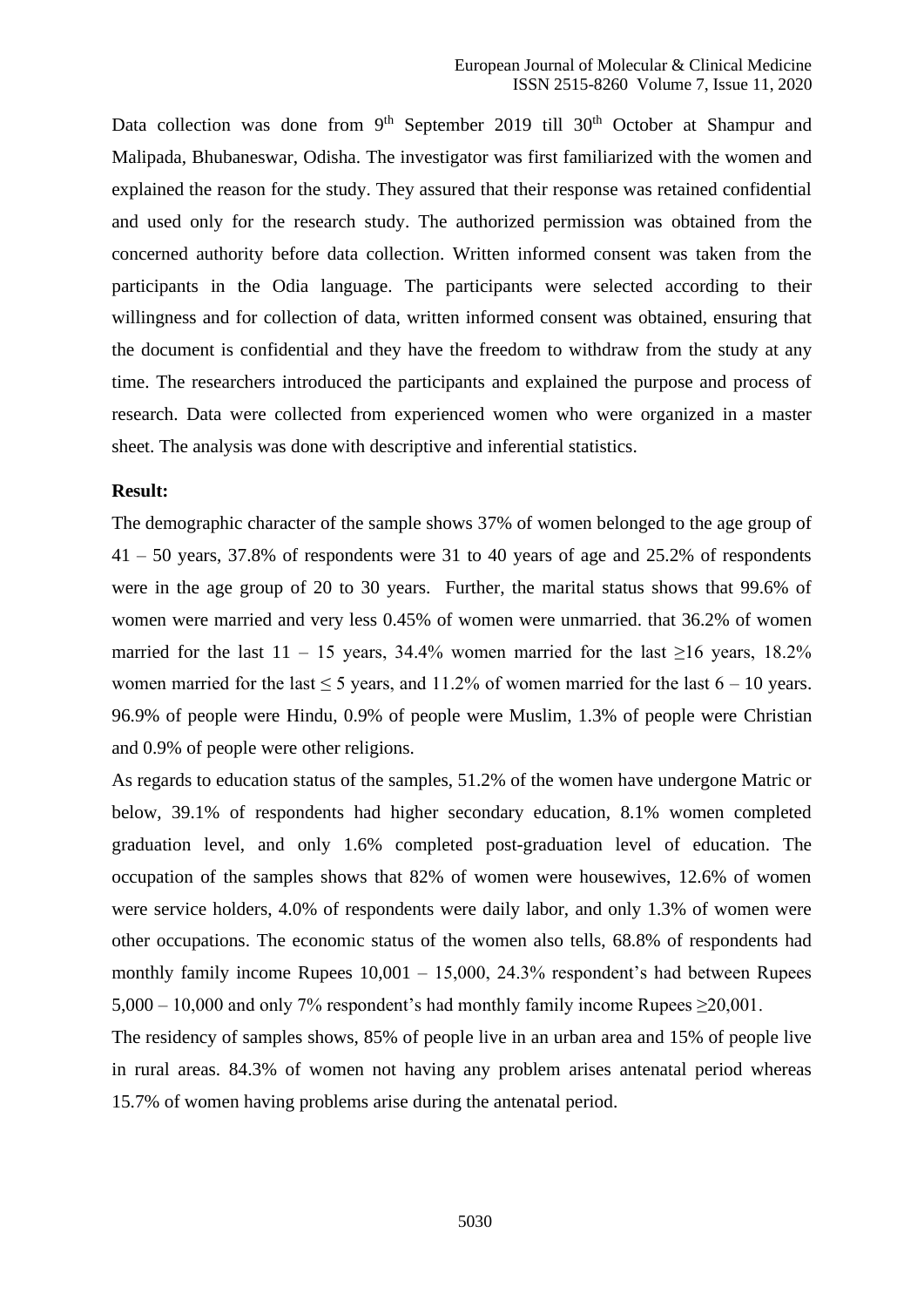#### **Distribution of Items in cultural beliefs on antenatal care in frequency and percentage.**

Data shows that 71.2% of women strongly agree, 27.9% of women agree and 0.9% of women disagreed with cultural beliefs on antenatal care.

The data conveyed in figure-1 shows that the above table consists of five aspects which include dietary pattern, lifestyle, spiritual activities, evil belief, and other's beliefs of antenatal women. In which a total of fifteen statements are there. The responder has three options for each question they strongly agree, agree, and disagree. Each option having three different scores, for strongly agree the researcher gave 3, for agree 2 and disagree 1.

As regards the dietary pattern of antenatal women, 43.8% of women strongly agree for the intake of green leafy vegetables whereas 51.7% agreed to take green leafy vegetables, and rest 4.5% of participants disagree with the statement. It also stated data 41.8% of women strongly agree that during pregnancy they should avoid pineapple, whereas 47% agree to avoid pineapple and 11.2% disagree. The above data also depict that 35.5% of women strongly agreed, 38.9% agreed and 25.6% disagreed for avoiding full stomach diet during pregnancy.

The lifestyle of antenatal women found that 24.5% strongly agreed, 35.3% agreed whereas 40.2% are disagree to wear tight clothing over the abdomen for normal delivery. The data also represent that 49.7% of women strongly agreed, 46.1% agree, and rest 4.3% disagree to do regular usual work during pregnancy period.

The data convey from the spiritual aspect that 49.7% of women strongly agree, 55.1% agree and 2% disagree for listening to spiritual music during pregnancy. Another 51% of women strongly agree, 37.5% agreed while 11.5% disagree to avoid attending funerals. At last 47.4% of women were strongly agree, 42.9% agreed and the rest 9.7% were detected that they avoid nail cutting on the full moon.

The researcher concealed that 41.6% strongly agreed, 40.7% agreed and the remaining 17.8% disagreed to avoid going outside in the evening time with their hair open. The study also presents that 40.7% strongly agreed, 38.9% agreed and 20.4% disagreed as because they don't take food or cut anything with the sharp instruments during the eclipse. About 21.8% strongly agreed while 38.9% agreed and the rest 39.3% disagreed to announce the pregnancy news before 3 months of pregnancy.

As per the findings of the study 23.6% were strongly agree, 38.9% agreed whereas 37.5% disagreed regarding not rubbing the belly as it may lead to spoilt child during pregnancy. The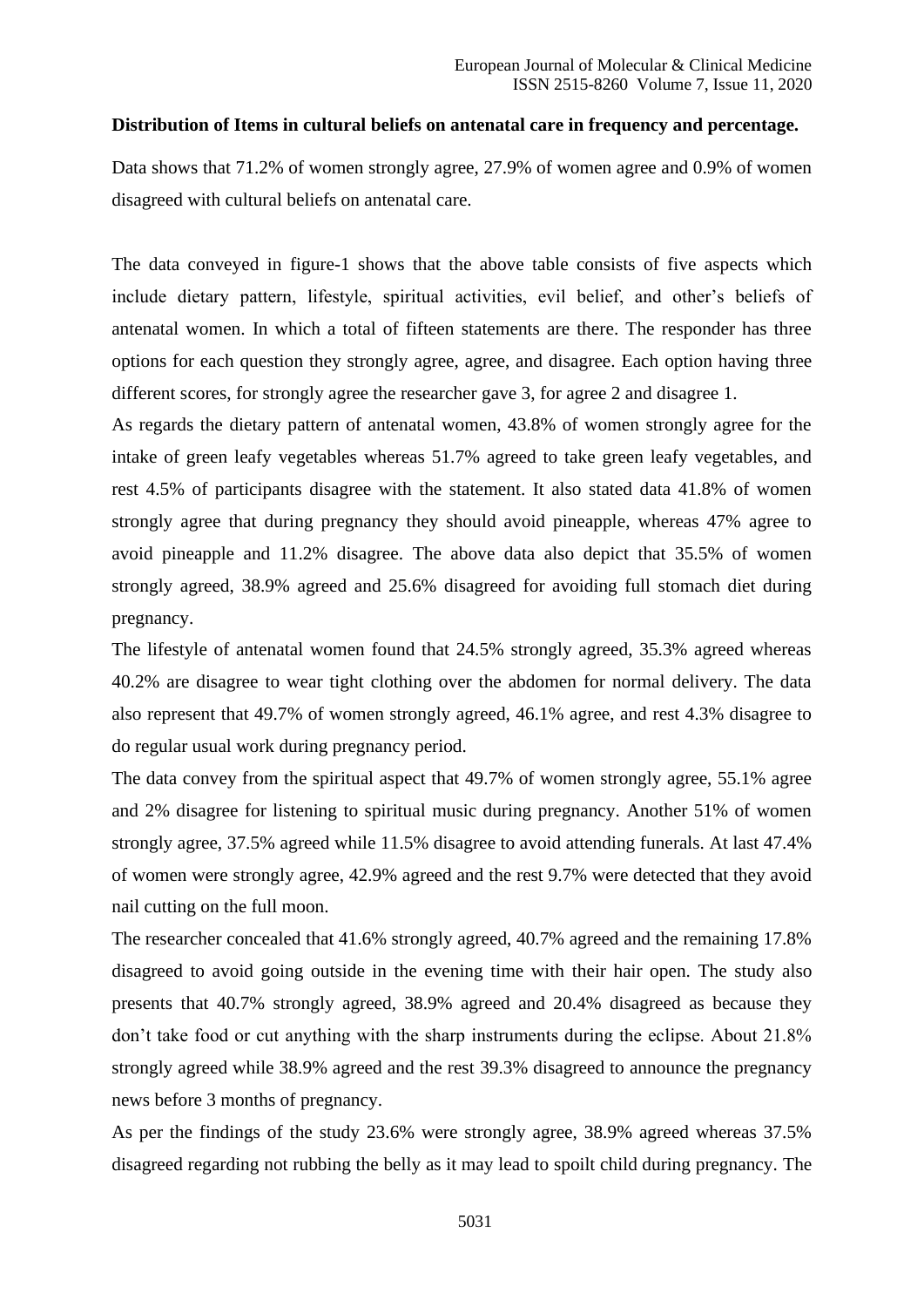data of sadhvakhan rituals gave that 40.4% strongly agreed, 47.6% agreed while 11.9% of mothers were disagreed to perform the rituals. During pregnancy 46.3% of mothers' beliefs that if the face is nice then it is a girl baby and if the abdomen pointed then the baby is boy, 34.2% agreed while 19.6% disagreed with this statement. At last, the percentage reported that 24% strongly agreed, 49.9% agreed, and the rest 26.1% disagreed that before delivery it was forbidden to buy things, toys as to prevent stillbirth.

Chi-square association of antenatal cultural beliefs and selected demographic variables shows that (Table  $-2$ ) that, the age, educational status, occupation, and residential area were extremely statistically significant as evident from the calculated chi value of 69.95, 49.93, 56.92 and 24.51 respectively which was more than the tabulated value at  $p = 0.05$ . The religion has no significant association with antenatal cultural beliefs as the calculated value was 4.30 which is not more than tabulated value at  $p = 0.05$ .

#### **Discussion**

In the present study, the researcher found that 51.7% of women take green leafy vegetables, 47% of women avoided pineapple, 38.9% pregnant women had avoided full stomach diet while 40.2% of mothers want to were tight clothing for normal delivery, 49.7% pregnant women do regular usual work, 55.1% women listen to spiritual music during pregnancy, 51% pregnant lady avoid to attend funerals, 47.4% women avoid nail cutting on a full moon,41.6% pregnant women avoid to go outside in evening time while 40.7% mothers do not take food during the eclipse, 39.3% women not disclosed their pregnancy news before 3 months, 38.9% pregnant women should not rub their belly, 47.6% women perform sadhvakhan rituals, 46.3% women believe that if mother look beautiful and abdomen is round than the baby is a girl while if the abdomen is pointed than the baby is a boy and 49.9% women not buying toys before delivery.

The study also reported that 71.2% of women having strongly agreed with cultural beliefs, 27.9% of women having agreed with cultural beliefs, and 0.9% of women having disagreed with cultural beliefs on antenatal care.

So the present study supported as per the International Journal of reproductive medicine it reveals that during the antenatal period, out of 318 women 29.7% of women practice abdominal massage to deliver their babies at home.

A study conducted by Sujata V concludes that antenatal women take herbal food and herbal juice to maintain better health during pregnancy and delivery.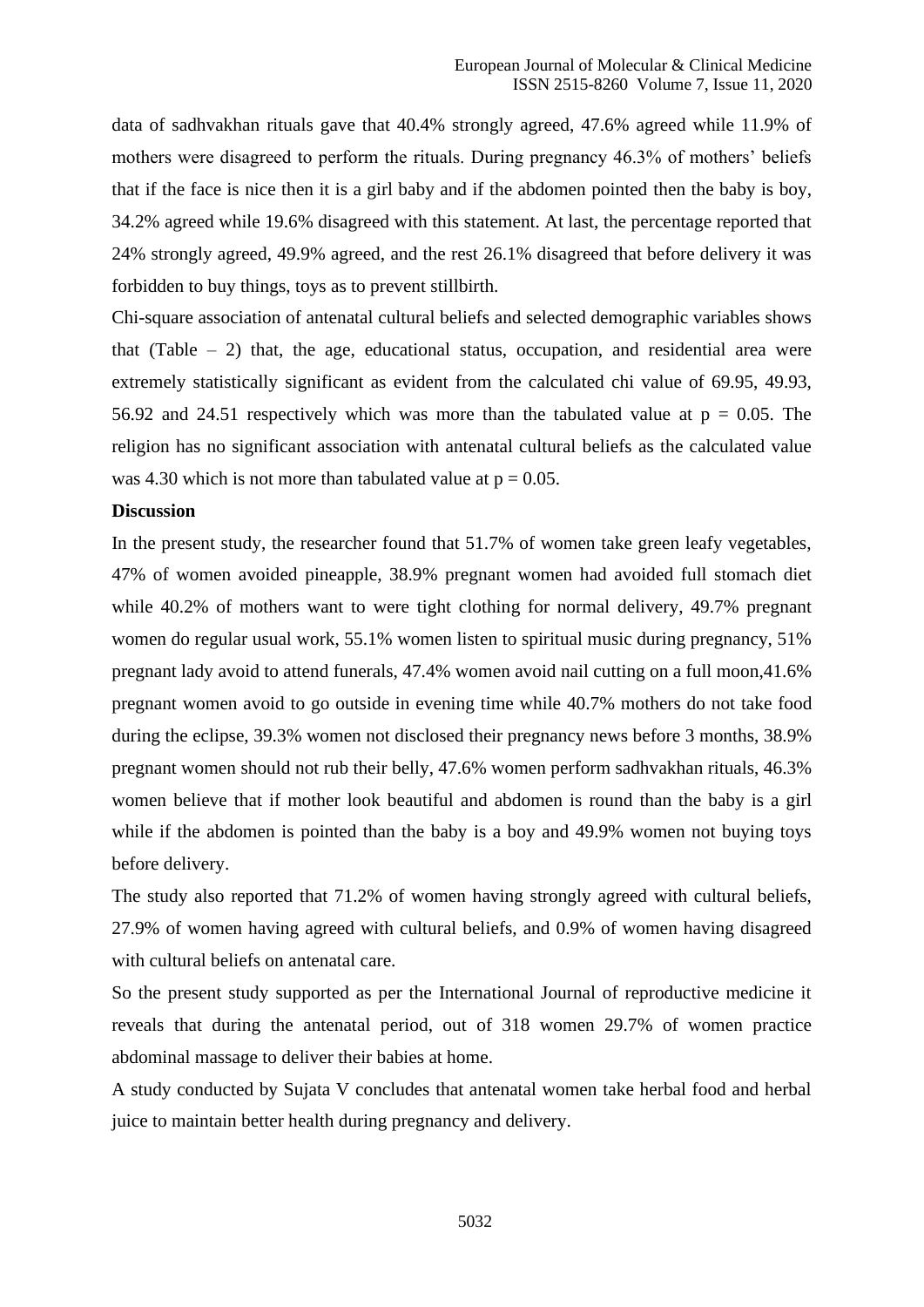Lydia Aziato conducted the study on religious beliefs and practices in pregnancy and labour, the result responds that prayer, fellowship, spiritual practice, and rituals should influence during the antenatal period.

Namakau C. M'soka conducted a study on the cultural and health beliefs of pregnant women in Zambia. The result reported that 71.8% of pregnant women agreed that they continue their normal daily activities during pregnancy.

A similar study conducted by Ron Mataya, MD,(2016)was to assess the role of cultural beliefs in assessing antenatal care in Malawi. A qualitative study used in-depth interviews at two tertiary referral centers in Malawi. The result shows that cultural practices and beliefs were founded among pregnant mothers as they mostly focused on carrying themselves in such a way that Malawians should walk their guests down the street after leaving their home. $(6)$ 

Again, it was supported by the above findings as by Nuzhat Choudhary, (2012)in a descriptive study on beliefs and practices during pregnancy and also childbirth in urban slums of Dhaka, Bangladesh. Finding their basement survey produced from the three of every four women at 70% has received at least one antenatal care visit for the most current birth, with 27% women having reported as taking four or more antenatal care visits.<sup>(7)</sup>

Asia-Pacific population journal, June (2001) also found a similar result to identify the socioeconomic determinants of antenatal care-seeking among rural women in the south India setting. Show a mixed picture of the content of antenatal care, Government health care personnel provided Tetanus vaccine immunization and iron and folic acid supplement but carried out a few other recommended procedures.85% women reported taking them "regularly". The mistaken but widespread belief that iron pills cause the child to be dark. Less than half of the women have urine tests and only just over half blood pressure recorded or weight checked.(8)

#### **Conclusion**

Most of the women had positive beliefs and healthy practices regarding antenatal and postnatal care. To decrease the maternal mortality rate and neonatal mortality rate in Odisha the local women inclusive of their cultural beliefs and practices must cooperate and interact with the maternity health care providers.

#### **Funding:** None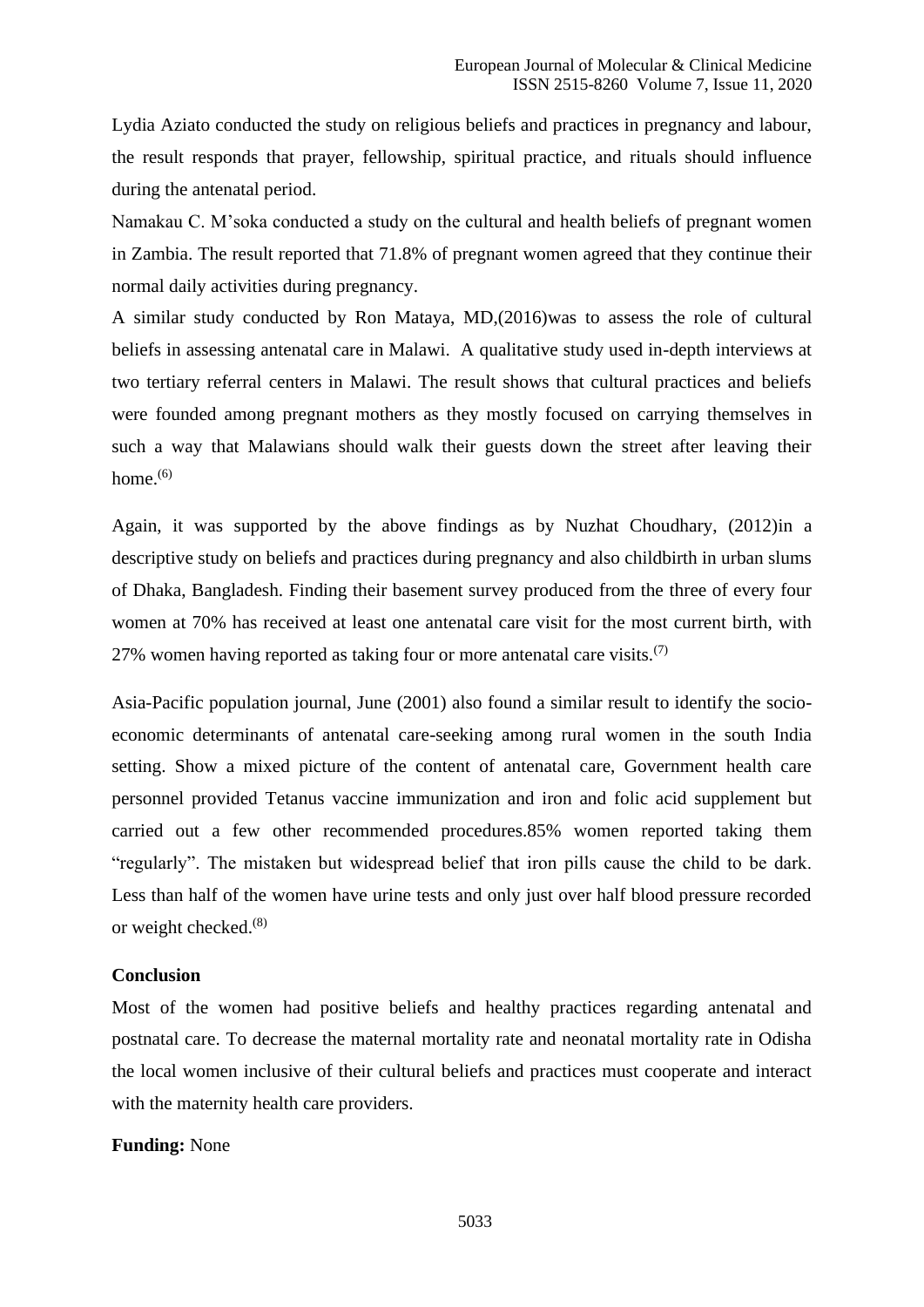**Ethical Statement:** This study was approved by the institutional ethical committee and prior consent was taken from participants.

**Conflict Of Interest**: The authors declare that there is no conflict of interest.

# **References**

- 1. Sinalkar D, Mahen A, Patel B, Gurmeet P, Pandya K, Singh N. A study on knowledge and practices of antenatal care among pregnant women attending antenatal clinic at a Tertiary Care Hospital of Pune, Maharashtra. Med J Dr DY Patil Univ. 2016;9(3):354.
- 2. Phil M. Cultural beliefs and practices among postnatal mothers in selected rural areas Tirupati Abstract : Introduction : SVIMS Coll Nurs Trupati. 2013;44–6.
- 3. Sunanda B, Paul S. A study on the cultural practices of postnatal mothers in selected hospitals at mangalore. 2013;3(3):48–53.
- 4. Original article Beliefs and practices of women related to maternal care and newborn care in selected areas of rural Bengaluru. 2016;2(2):29–33.
- 5. Adhikari T, Sahu D, Nair S, Saha KB, Sharma RK, Pandey A. Factors associated with utilization of antenatal care services among tribal women: A study of selected States. Indian J Med Res. 2016;144(1):58-66.
- 6. Dr. Rutuja Upasani & Dr. Uma Wankhed, "A CASE REPORT ANENCEPHALY WITH CLEFT LIP,PALATE : RELEVANCE OFANTENATALEXAMINATION",International Journal of Medical Research & Pharmaceutical Sciences, 5(2), 2018, pp 21-24
- 7. Adatara P, Strumpher J, Ricks E, Mwini-Nyaledzigbor PP. Cultural beliefs and practices of women influencing home births in rural Northern Ghana. Int J Womens Health. 2019;11:353-361.
- 8. Dr. R.d. Shriwastav, Dr. Vidya Jadhav, Dr. Taklikar Jyotsna M. & Dr. Sanjay Pati, "The clinical profile o high risk pregnancies",Internationa Journal of Medical Research & Pharmaceutical Sciences, 3(10), 2016 pp 43-46
- 9. Choudhury Nuzhat, Moran Allisync, Alma M Ashraful, Ahsan Karar Zunaid, Rashid Sabina F and Streatfield Peterkim. Beliefs and practices during pregnancy and childbirth in Urban slums of Dhaka, Bangladesh, Choudhury et al. BMC Public Health 2012, 12 : 791.
- 10. Roy MP, Mohan U, Singh SK, Singh VK, Srivastava AK. Determinants of utilization of antenatal care services in rural lucknow, India. J Family Med Prim Care. 2013;2(1):55-59.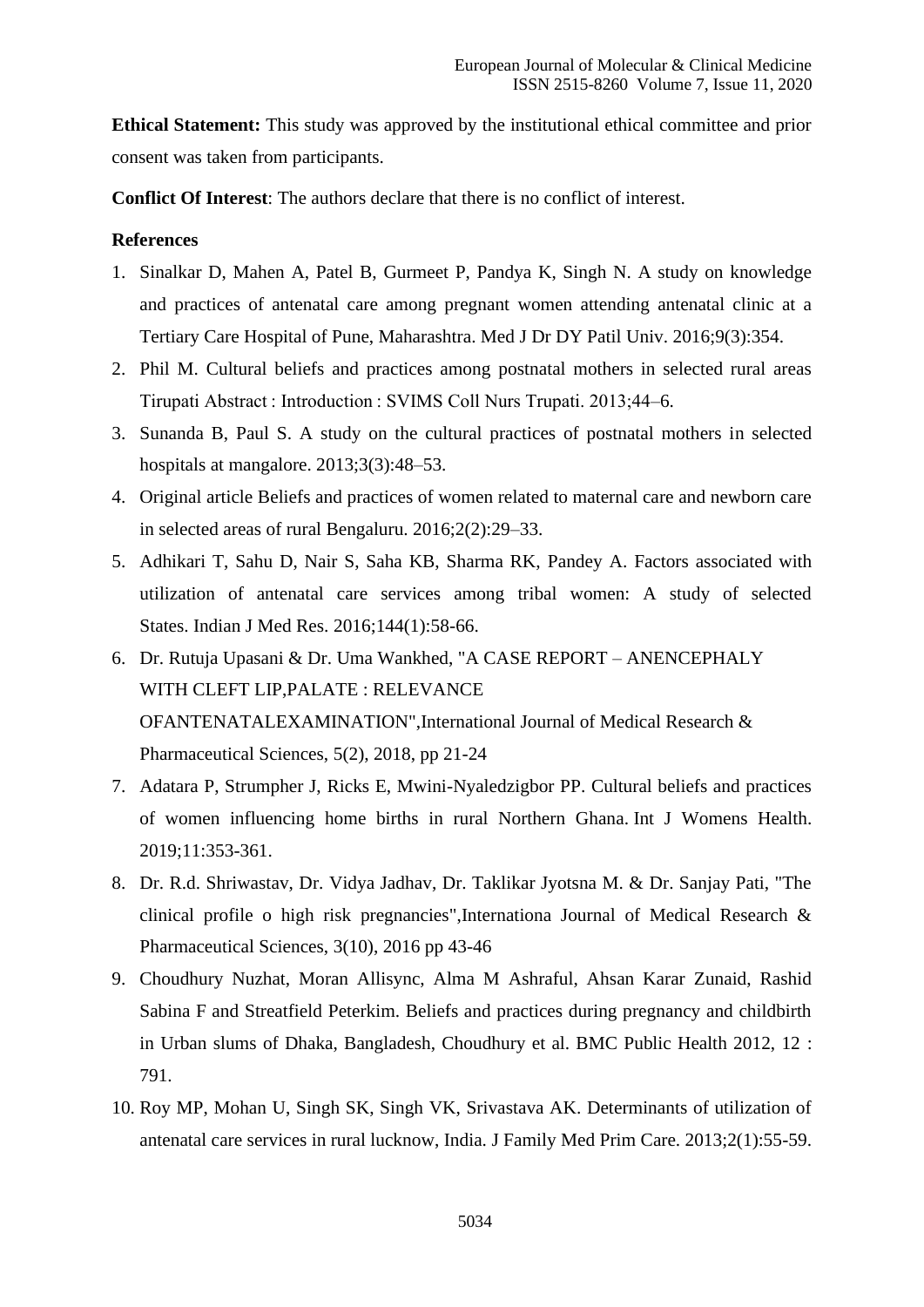

**Figure 1: Column diagram showing the cultural beliefs of women in antenatal care.**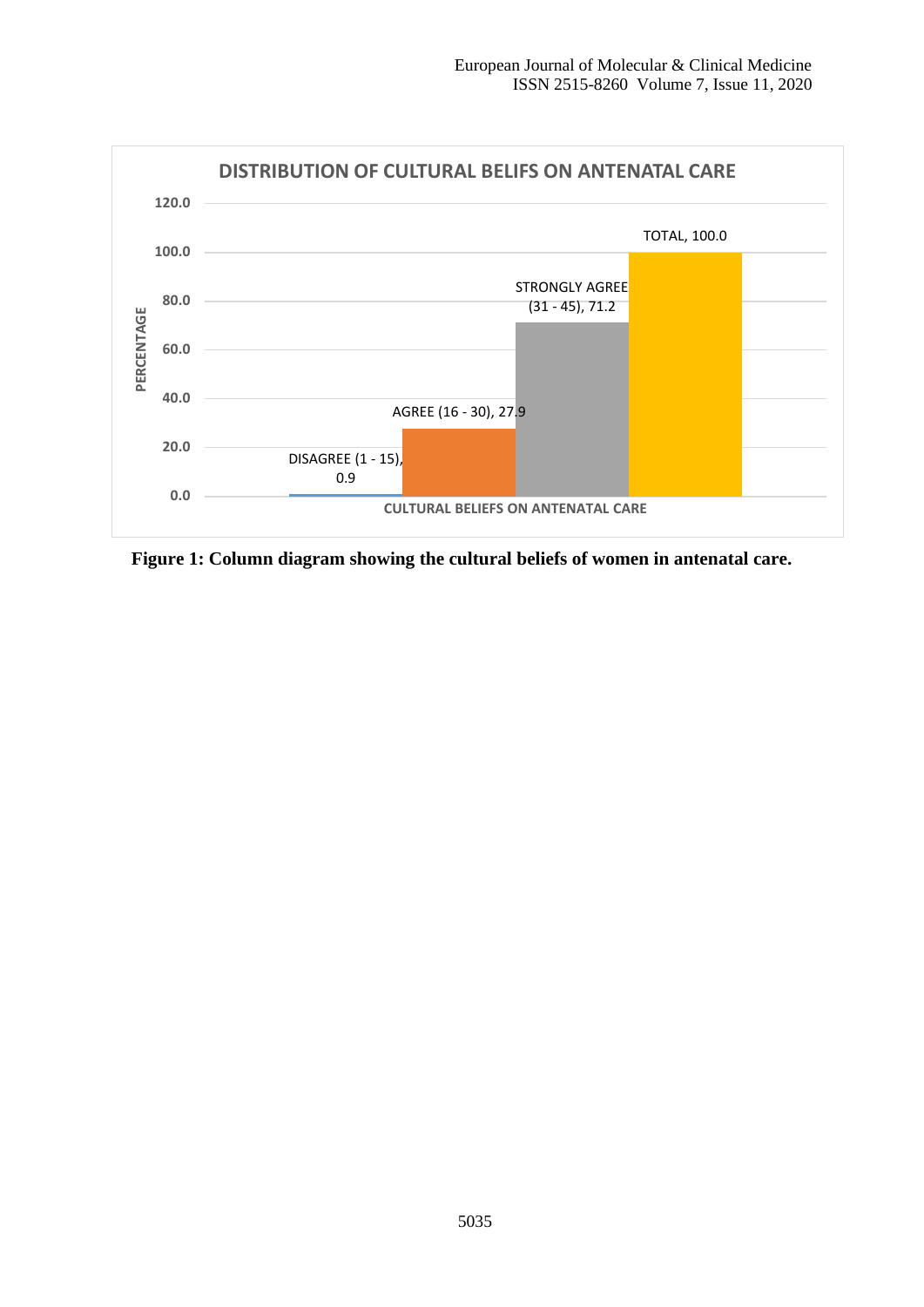|               |                                                                                                       |                                        |                                                |                                        |                                                               | $N = 445$                                     |                                                              |  |
|---------------|-------------------------------------------------------------------------------------------------------|----------------------------------------|------------------------------------------------|----------------------------------------|---------------------------------------------------------------|-----------------------------------------------|--------------------------------------------------------------|--|
| SL<br>NO      | <b>ITEMS</b>                                                                                          | <b>STRONGLY</b><br>AGREE (3)           |                                                | <b>AGREE</b><br>(2)                    |                                                               | <b>DISAGREE</b><br>(1)                        |                                                              |  |
| 1.            | <b>DIETARY PATTERN</b>                                                                                | <b>FREQ</b><br><b>UENC</b><br>Y<br>(f) | <b>PERC</b><br><b>ENTA</b><br><b>GE</b><br>(%) | <b>FREQ</b><br><b>UENC</b><br>Y<br>(f) | <b>PER</b><br><b>CEN</b><br><b>TAG</b><br>${\bf E}$<br>$(\%)$ | <b>FRE</b><br><b>QUE</b><br><b>NCY</b><br>(f) | <b>PER</b><br><b>CEN</b><br><b>TAG</b><br>$\bf{E}$<br>$(\%)$ |  |
| a)            | Intake of green leafy vegetables.                                                                     | 195                                    | 43.8                                           | 230                                    | 51.7                                                          | 20                                            | 4.5                                                          |  |
| b)            | Avoid pineapple during pregnancy.                                                                     | 186                                    | 41.8                                           | 209                                    | 47.0                                                          | 50                                            | 11.2                                                         |  |
| $\mathbf{c})$ | Pregnant women who avoid full stomach<br>diet.                                                        | 158                                    | 35.5                                           | 173                                    | 38.9                                                          | 114                                           | 25.6                                                         |  |
| 2.            | <b>LIFE STYLE</b>                                                                                     |                                        |                                                |                                        |                                                               |                                               |                                                              |  |
| a)            | Pregnant women who wanted to wear tight<br>clothing or bandaging over abdomen for<br>normal delivery. | 109                                    | 24.5                                           | 157                                    | 35.3                                                          | 179                                           | 40.2                                                         |  |
| b)            | Pregnant women who practice regular<br>usual work.                                                    | 221                                    | 49.7                                           | 205                                    | 46.1                                                          | 19                                            | 4.3                                                          |  |
| 3.            | <b>SPIRITUAL ACTIVITIES</b>                                                                           |                                        |                                                |                                        |                                                               |                                               |                                                              |  |
| a)            | Pregnant women who listen spiritual music<br>which makes positive effects of baby.                    | 221                                    | 49.7                                           | 245                                    | 55.1                                                          | 9                                             | 2.0                                                          |  |
| b)            | Pregnant women those who avoided<br>attending to funerals.                                            | 227                                    | 51.0                                           | 167                                    | 37.5                                                          | 51                                            | 11.5                                                         |  |
| $\mathbf{c})$ | Nail cutting during spiritual activities.                                                             | 221                                    | 47.4                                           | 191                                    | 42.9                                                          | 43                                            | 9.7                                                          |  |
| 4.            | <b>EVIL BELIEF</b>                                                                                    |                                        |                                                |                                        |                                                               |                                               |                                                              |  |
| a)            | Pregnant women those of are like to avoid<br>go outside with their hair open.                         | 185                                    | 41.6                                           | 181                                    | 40.7                                                          | 79                                            | 17.8                                                         |  |
| b)            | Pregnant women those who are not taking<br>food or cut anything during eclipse.                       | 181                                    | 40.7                                           | 173                                    | 38.9                                                          | 91                                            | 20.4                                                         |  |
| $\mathbf{c})$ | Pregnant women those who beliefs that<br>pregnancy news should not be disclosed<br>before 3 months.   | 97                                     | 21.8                                           | 173                                    | 38.9                                                          | 175                                           | 39.3                                                         |  |
| 5.            | <b>OTHER'S BELIEF</b>                                                                                 |                                        |                                                |                                        |                                                               |                                               |                                                              |  |
| a)            | Pregnant lady those who not rub belly<br>during pregnancy.                                            | 105                                    | 23.6                                           | 173                                    | 38.9                                                          | 167                                           | 37.5                                                         |  |
| b)            | Performing sadhvakhan rituals during                                                                  | 180                                    | 40.4                                           | 212                                    | 47.6                                                          | 53                                            | 11.9                                                         |  |

# **Table 1 – Distribution of Items in cultural beliefs on antenatal care in frequency and percentage.**